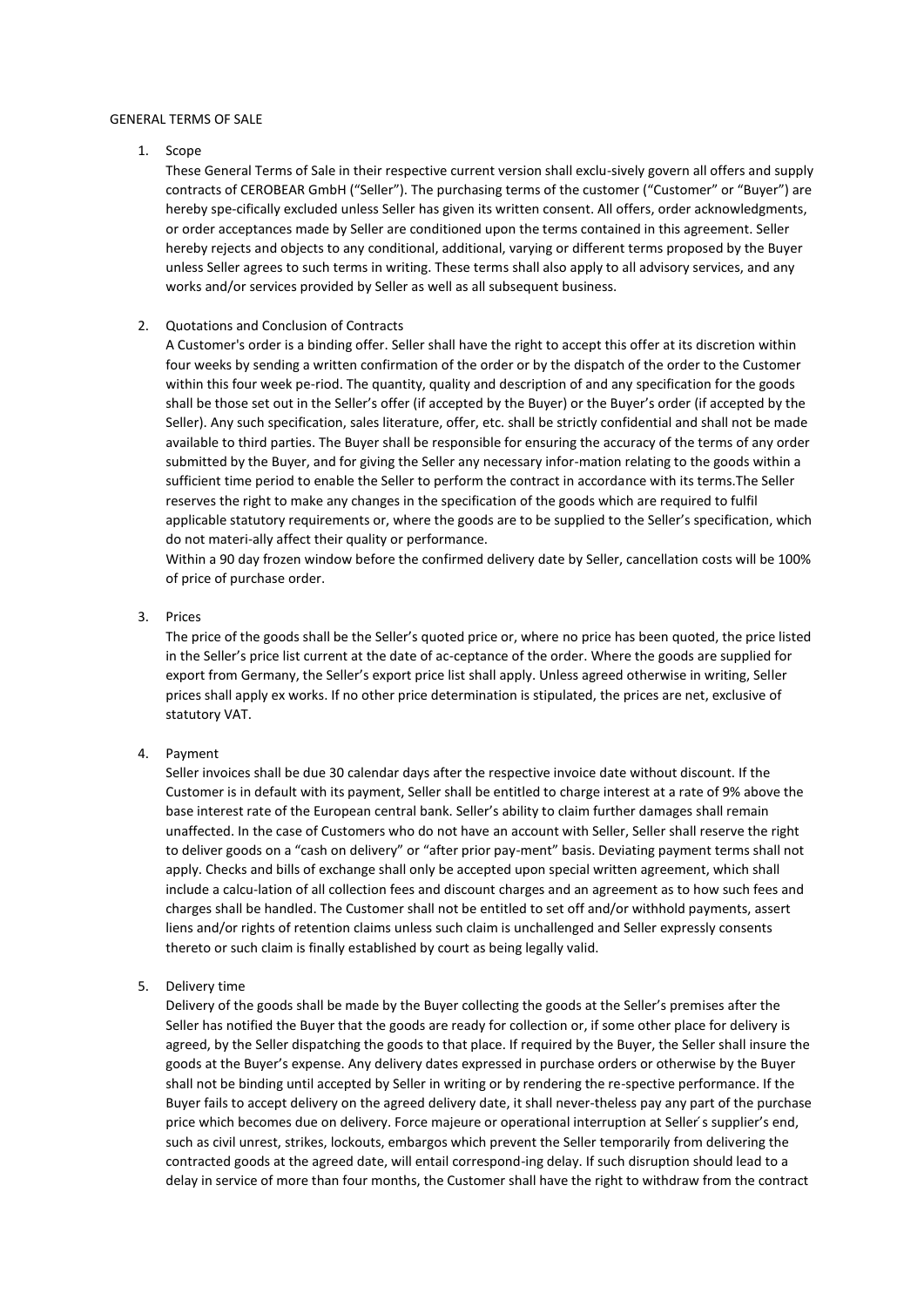in writ-ing. If the delivery or service proves impossible on account of the above cir-cumstances, Seller shall be freed from its obligations. Partial delivery shall be, however, permitted.

6. Shipment

Shipment shall be made ex works in accordance with INCTOTERMS 2010. If express delivery is requested by the Customer, such delivery costs shall be charged to the Customer separately. Seller shall, at its sole discretion, choose the method of delivery. Transport insurance shall only be undertaken after prior written agreement with the Customer and at Customer's expense. In compliance with transport insur-ance coverage, the Customer shall be obligated to inspect the goods for pos-sible transport damage. Obvious damage to the goods or to the packaging shall be confirmed on the consignment note by the carrier or its representative. Con-cealed damage shall be reported to the carrier as soon as possible after dis-covery.

# 7. Warranty

All warranties contained herein shall be expressly conditioned upon (i) the Cus-tomer inspecting the goods for defects after delivery and (ii) the Customer no-tifying the Seller about such defects, as provided below. The Customer shall notify Seller in writing of obvious defects within 10 days after receipt of the respective goods and in the event of hidden defects, within 10 days from the date of detection. If such written notification is not provided within the time limits outlined above, all claims against Seller for any such defects shall be excluded. The Seller warrants that all items delivered under this agreement will be free from defects in material and workmanship, conform to applicable specifica-tions, and, to the extent that detailed designs have not been furnished by the Buyer, will be free from design defects. The Seller shall not be liable for the goods being fit for a particular purpose to which the Buyer intends to put them unless otherwise agreed upon in writing by the parties. The above warranty is given by the Seller subject to the following conditions:

- the Seller shall not be liable with respect to any defect in the goods arising from any design or specification supplied by the Buyer;
- the above warranty does not extend to parts, materials or equipment man-ufactured by or on behalf of the Buyer unless such warranty is given by the manufacturer to the Seller.
- This warranty does not cover defects in or damage to the goods which are due to improper installation or maintenance, misuse, neglect or any improper application.
- Any discharge from liability will be void if a defect results from a gross negligent or intentional breach of contract by the Seller. In the event of a defective good, Seller shall be entitled, at its sole discretion, to either repair or replace the defective good ("Subsequent Performance"). Not-withstanding the aforementioned, Seller has the right to refuse any claim for Subsequent Performance if it would entail unreasonable cost for Seller or for any other reasons is unacceptable to Seller. If Subsequent Performance fails, is denied, be unreasonable or should the Customer have granted to Seller a grace period in vain or should it be unnecessary for the Customer to set such grace period as provided for under German law, the Customer shall be entitled to ask for abatement or rescind the corresponding contract. All further claims are excluded, unless liability is due to intentional or gross negligence as expressly provided for in Article 8 below. Warranty claims must be submitted within 12 months from the date transfer of risk occurs. Seller's liability shall be expressly excluded if the Customer undertakes any alterations or installation work on goods delivered by Seller, or instructs a third party to do so. All remittances and returned items shall be sent together with the delivery note (packing slip) and the original packaging. If it turns out that the complaint is unjustified, Seller shall be entitled to claim, in addition to the costs for the dis-patch, an appropriate refund.

## 8. Limitation of Liability

If nothing to the contrary has been agreed, the Seller's liability per occurence is limited to an amount equal to 5% of the respective delivery, at maximum however to an amount of 50.000 €. Defects having the same root cause shall be deemed as one occurrence. The liability of the Supplier for indirect damages shall be limited to damages which are typical and foreseeable. The limitation of liability stipulated in the preceding sentences shall not apply to cases of willful misconduct, gross neg-ligence, liability due to the Product Liability Act (Produkthaftungsgesetz) or other case of mandatory liability.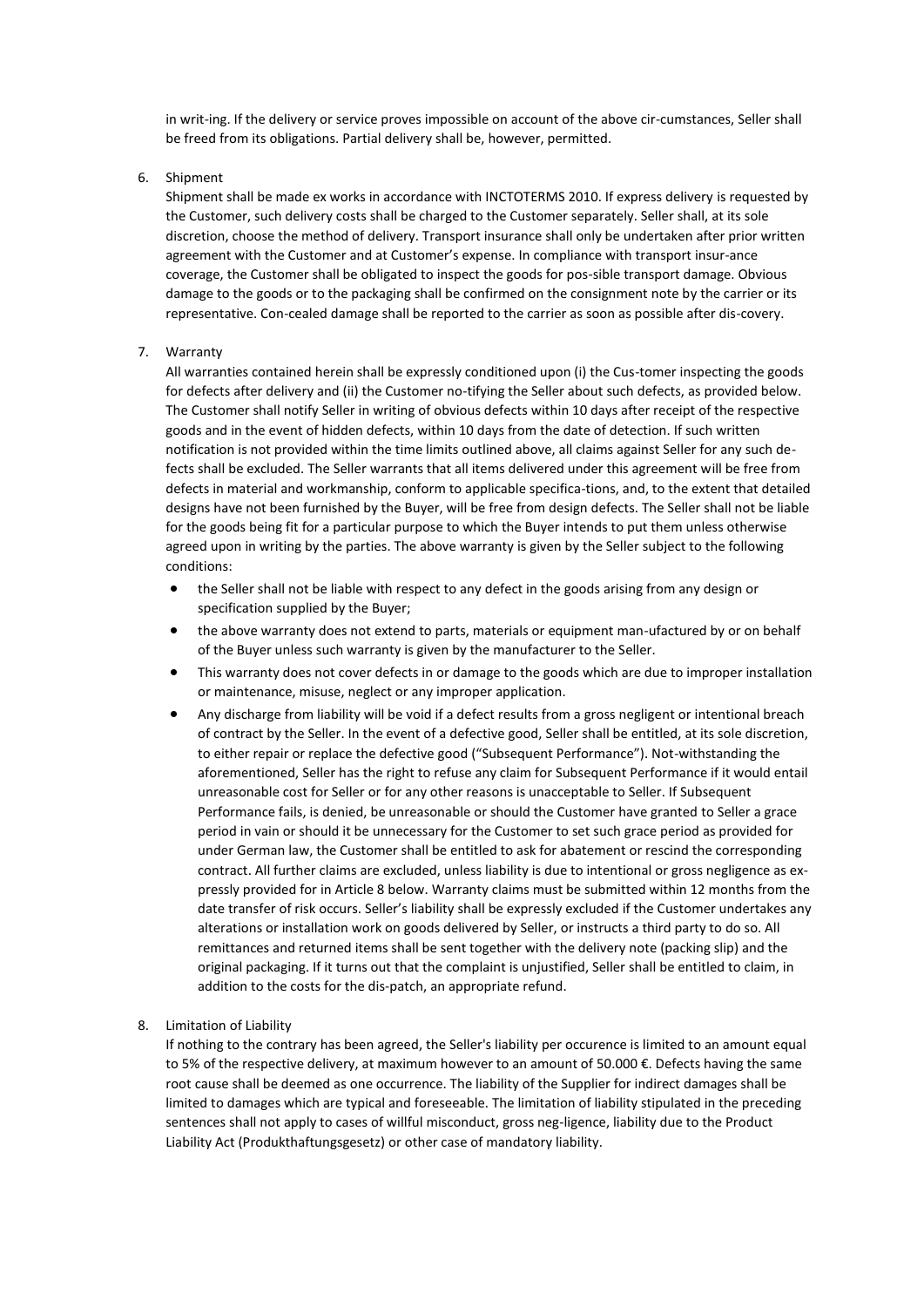## 9. Transfer of Risk

Risk of damage to or loss of the goods shall pass to the Buyer as follows:

- Where goods are to be delivered somewhere other than the Seller's prem-ises, transfer of risk shall occur at the time of delivery or, if the Buyer wrongfully fails to accept delivery of the goods, the time when the Seller has tendered delivery of the goods;
- Where goods are to be delivered at the Seller's premises ("ex works", Incoterms 2010), transfer of risk shall occur at the time when the Seller notifies the Buyer that the goods are available for collection.

## 10. Retention of Title

Seller shall retain title of ownership to the goods delivered to the Customer until Seller has received payment in full for the goods and until full payment has been received for any and all claims arising out of this agreement, including any incidental/secondary claims (e.g. default interest) ("Retained Goods"). Notwithstanding any other claims Seller shall be entitled to make against the Customer, Seller shall also have the right to repossess the Retained Goods if the Customer fails to act in accordance with its obligations under this agree-ment ("Repossessed Goods"). If Seller decides to initiate its repossession rights, the Customer shall release the Repossessed Goods without undue delay. Repossession of the Retained Goods does not constitute a rescission of the agreement unless expressly stated in writing. After written notification, Seller shall have the right to sell the Repossessed Goods to satisfy Customer's debt. The Customer shall be entitled to resell Retained Goods in its ordinary course of business as long as the Customer is not in default of payment. The Customer herewith assigns to Seller the title to any receivables from the resale of the Retained Goods, in the last invoice amount agreed with Seller (including value added tax) and Seller accepts the assignment. The Customer shall be entitled to transform, combine and commingle Retained Goods with other goods ("Processing" or "Processed Goods") in its ordinary course of business as long as the Customer is not in default of payment. Such Processing takes place for Seller. In case of Processing, any rights of the Cus-tomer with respect to becoming owner of the Retained Goods shall be retained in any Processed Goods. If the Customer combines and/or commingles the Retained Goods with items not belonging to Seller, Seller shall acquire co-own-ership of the Processed Goods in the ratio of the value of the Retained Goods to the value of the other processed goods at the time of processing. In the event the Customer acquires sole ownership of the Processed Goods through com-mingling, the parties agree that the Customer shall grant Seller proportional co-ownership of the Processed Goods. The Customer assigns to Seller its receiv-ables from the Processing and/or the resale of the Processed Goods. Seller accepts the assignment. The Customer shall remain entitled to collect the receivables even after assign-ment provided that the resale/Processing is affected within the scope of a reg-ular business transaction. Seller's right to collect assigned receivables by itself shall remain unaffected by this. Seller can revoke the Customer's right to sale and collection, and demand the information and documents necessary for col-lection of the receivables and collect such receivables if the Customer does not comply with its payment commitments, is in default of its payment, has filed a bankruptcy petition and/or suspended payments. The Customer shall store the Retained/Processed Goods separately and iden-tify them as Seller's property. The Customer shall, at its own expense, insure the Retained/Processed Goods for their full replacement value against all dam-age caused by theft, fire and water. Any insurance proceeds received by the Customer with respect to the Retained/Processed Goods must be paid to Seller immediately on receipt. All necessary maintenance and inspections of the Re-tained/Processed Goods shall be performed by the Customer in a timely man-ner and at its own expense. Unless title of the Retained/Processed Goods has been transferred to the Cus-tomer, the Customer shall not be entitled to pledge or assign the Retained/Processed Goods as a security. In the case of attachment, seizure or other dispo-sitions by a third party, the Customer shall inform Seller immediately in writing and provide Seller with the necessary documentation which will allow Seller to institute necessary counter actions. Furthermore, the Customer shall be liable for any loss incurred by Seller with respect such third party depositions if the third party is not in a position to refund the judicial and extra-judicial costs of actions taken pursuant to § 771 ZPO (German Code of Civil Procedure). As soon as the value of the collateral exceeds the value of the outstanding receivables owed to Seller by the Customer by 20%, Seller, at the Customer's request, is obliged to release the excess collateral.